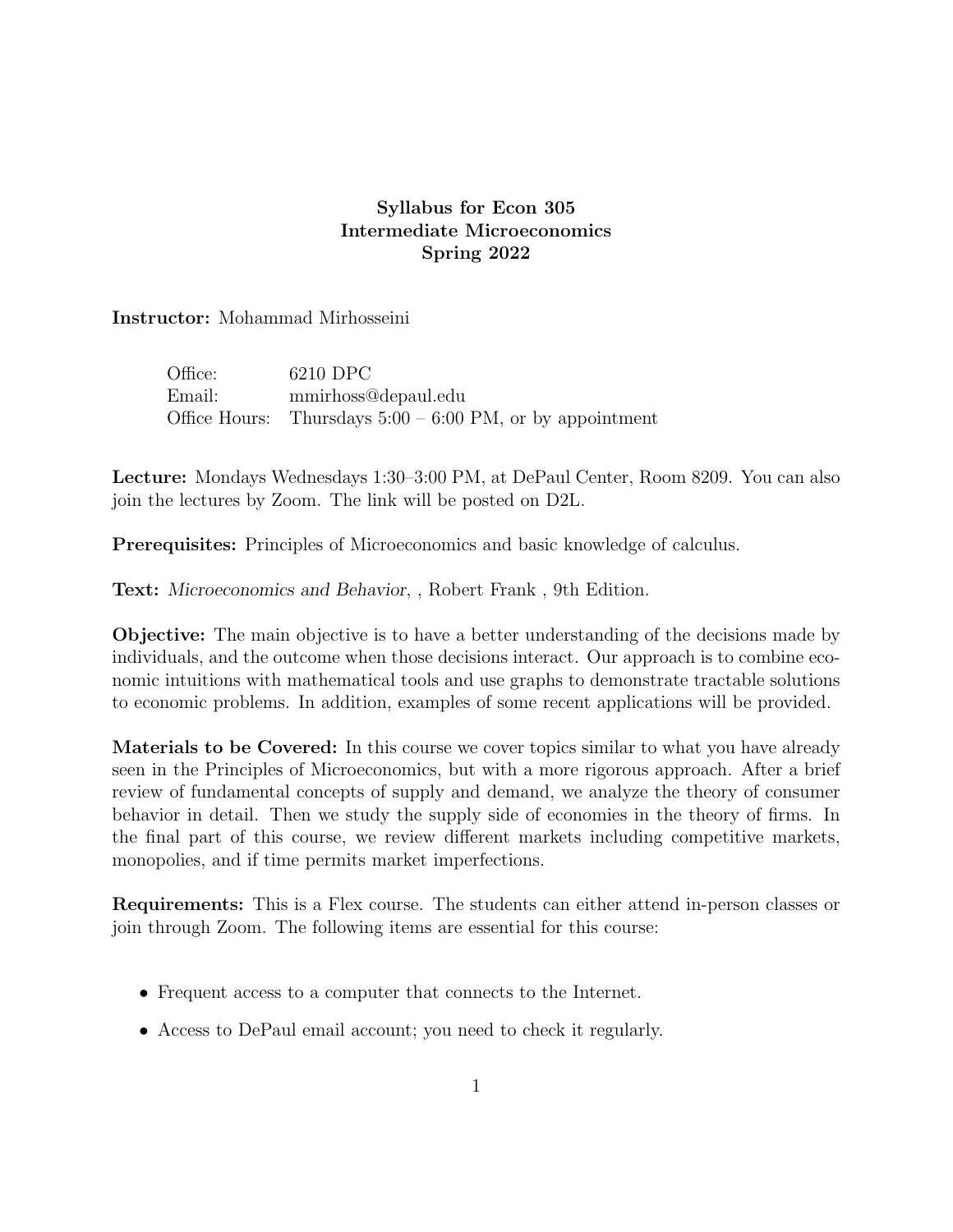- Access to Microsoft Office (Word, Excel, PowerPoint). Currently-enrolled students receive a subscription to Office 365 Education Plus. Students can install Microsoft Word, PowerPoint, Excel, Outlook, OneNote, Publisher, Access, and OneDrive for Business for the duration of their enrollment. Additionally, students receive OneDrive storage for academic work.
- The ability to view video files.

**Course Website on D2L:** This course makes extensive use of D2L (http://d2l.depaul.edu), the course management system used at DePaul University. If you have not used D2L before, please read the following training materials:

https://resources.depaul.edu/student-success/technology/Pages/desire2learn.aspx

Homework and Quizzes: Homework assignments will be given during the semester. You have to turn in your assignments on the due date right at the **beginning** of the lecture. No late submission is accepted.

Exams: There will be a midterm and a final.

Final Exam: Wednesday, June 8th, 11:30 AM to 1:45 PM.

Midterm Exams: Will be announced during the semester.

## Course Grading:

- Homework assignments, and quizzes: (25 points) Please pay attention to the deadlines because missing them comes with big penalties. I will try to fully grade your homework assignments, but occasionally I might only grade a part of your assignment and your grade for that assignment will be based on that partial grading. We might have occasional in-class quizzes.
- Participation: (8 points)
- Midterm Exam : (30 points)
- Final Exam (37 points)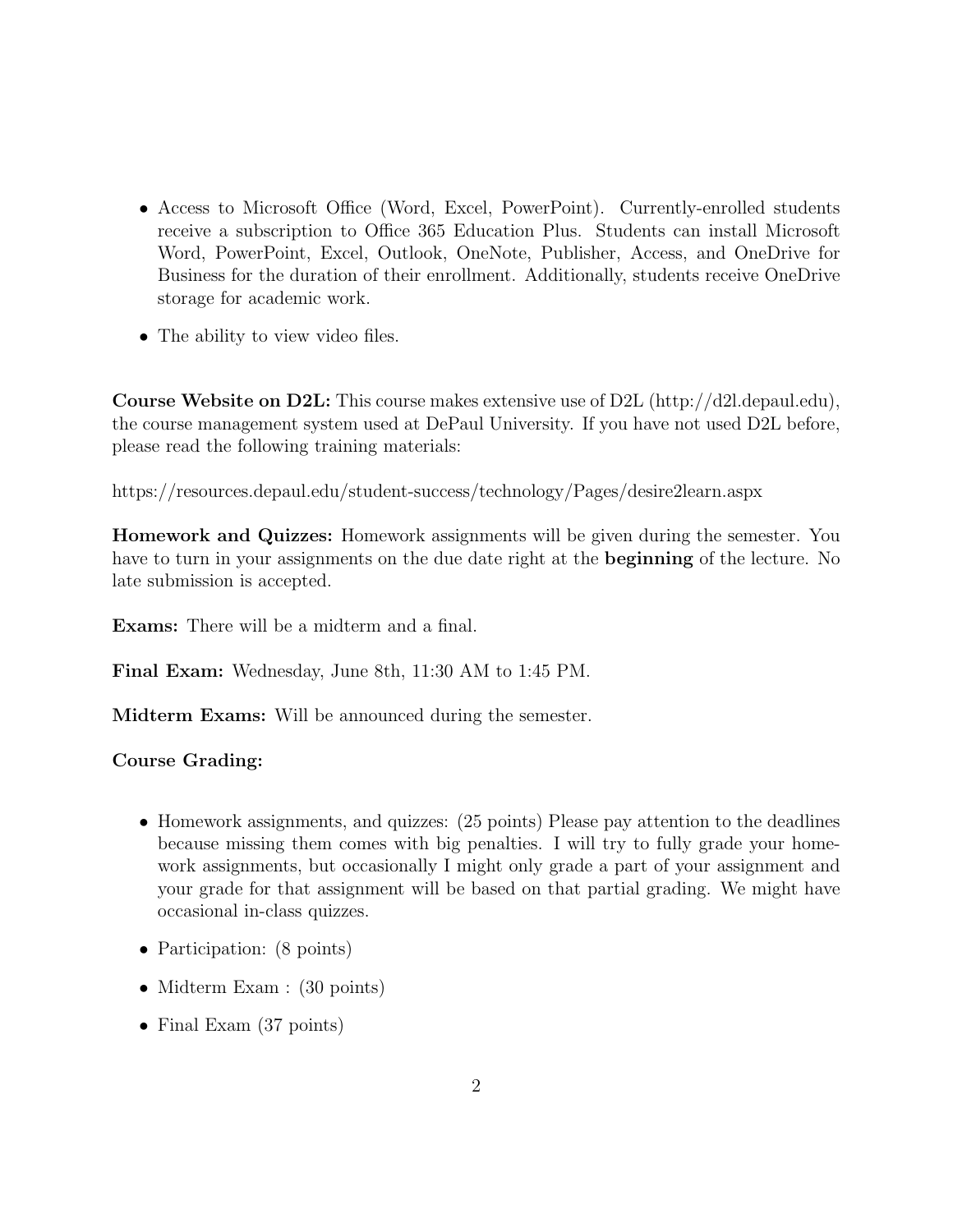**Grading scale:** The final Grading is based on:  $A = 93{\text -}100$ ,  $A = 90{\text -}92$ ,  $B + \equiv$ 87-89, B = 83-86, B = 80-82, C + = 77-79, C = 73-76, C = 70-72, D + = 67-69,  $D = 60-66, F = \leq 60$ 

Working Together: Working together on homework assignments is fine and even recommended. But you have to make sure that you write up your own solution and understand it. The quizzes might contain questions similar to the assignments and if you fail the quiz you lose the points of the corresponding homework as well.

Resources for students with disabilities: Students who feel they may need an accommodation based on the impact of a disability should contact the instructor privately to discuss their specific needs. All discussions will remain confidential. To ensure that you receive the most appropriate accommodation based on your needs, contact the instructor as early as possible in the quarter (preferably within the first week of class), and make sure that you have contacted the Center for Students with Disabilities (CSD) by emailing csd@depaul.edu and/or visiting the virtual office during the pandemic. The virtual office will be staffed Monday-Friday from 9:00 a.m. to 5 p.m. (CST).

Virtual Office: www.tinyurl.com/CSDVirtualOffices

Online course evaluations: Evaluations are a way for students to provide valuable feedback regarding their instructor and the course. Detailed feedback will enable the instructor to continuously tailor teaching methods and course content to meet the learning goals of the course and the academic needs of the students. They are a requirement of the course and are key to continuing to provide you with the highest quality of teaching. The evaluations are anonymous; the instructor and administration do not track who entered what responses. A program is used to check if the student completed the evaluations, but the evaluation is completely separate from the student's identity. Since 100% participation is our goal, students are sent periodic reminders over three weeks. Students do not receive reminders once they complete the evaluation. Students complete the evaluation online at campusconnect.depaul.edu.

Sexual and relationship violence: Academic relationships are based on communication, trust, and respect, and as a DePaul community, we share a commitment to take care of one another. Sometimes, material raised in class may bring up issues for students related to sexual and relationship violence or other trauma. In other instances, students may reach out to faculty as a potential source of help and support. It is important for students to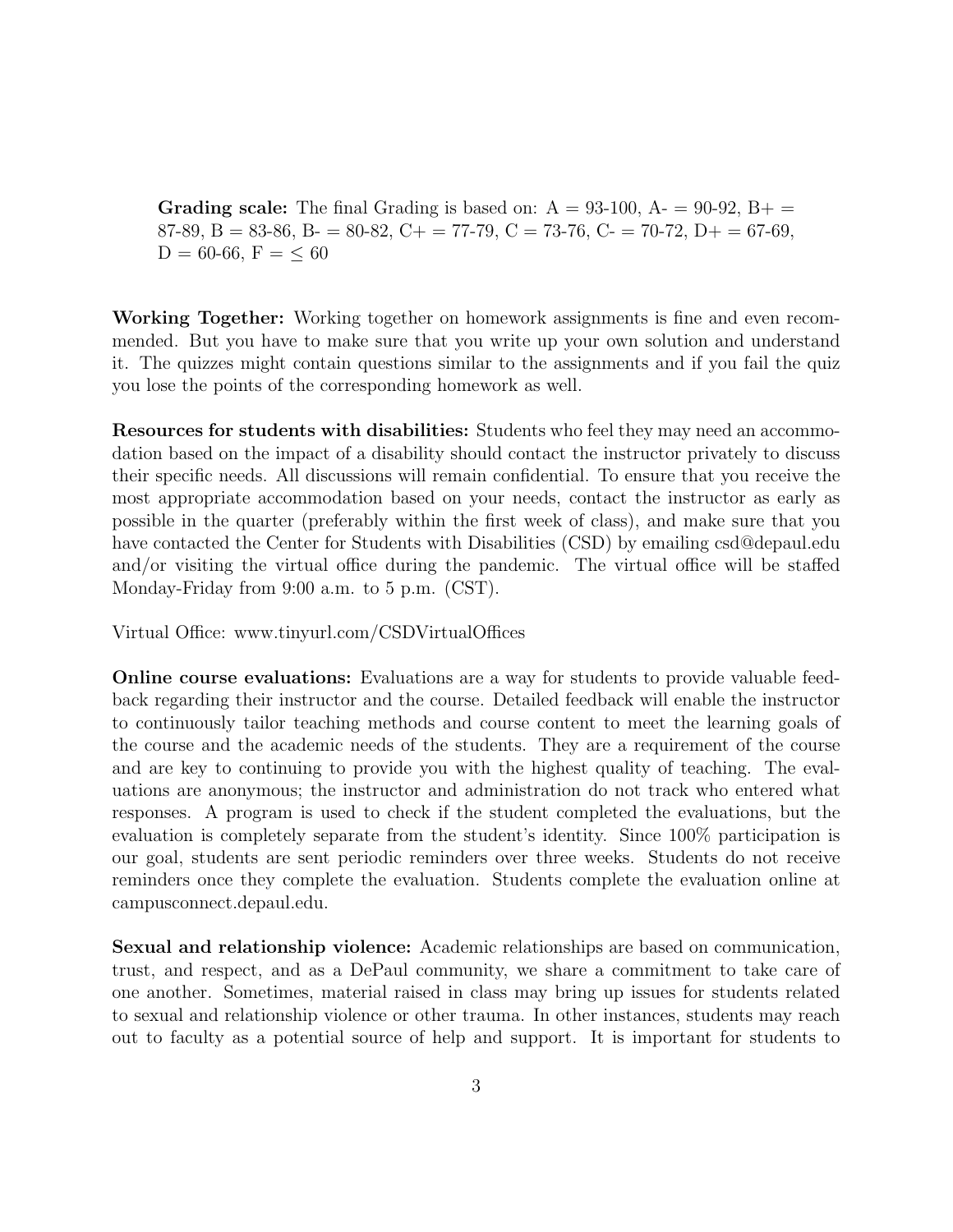know that faculty are required to report information reported to them about experiences with sexual or relationship violence to DePaul's Title IX Coordinator. Students should also know that disclosing experiences with sexual or relationship violence in course assignments or discussion does not, in itself, constitute a formal report to the University and will not begin the process of DePaul providing a response.

Those seeking to report an incident of sexual or relationship violence to DePaul should:

- use the attached link to do so here ([https://cm.maxient.com/reportingform.php?](https://cm.maxient.com/reportingform.php?DePaulUniv&layout_id=4 ) DePaulUniv& layout\_id=4)
- contact the Title IX Coordinator (312-362-8066 or titleixcoordinator@depaul.edu) or
- contact Public Safety (Lincoln Park: 773-325-7777; Loop: 312-362-8400)

Students seeking to speak confidentially about issues related to sexual and relationship violence should contact a Survivor Support Advocate in the Office of Health Promotion & Wellness for information and resources (773-325-7129 or hpw@depaul.edu). More information is available at <http://studentaffairs.depaul.edu/hpw/shvp.html>. Students are encouraged to take advantage of these services and to seek help around sexual and relationship violence for themselves as well as their peers who may be in need of support.

Enrollment/Withdrawal and other academic policies: All students are required to manage their class schedules each term in accordance with the deadlines for enrolling and withdrawing as indicated in the University Academic Calendar. Information on registration policies can be found at DePaul Central.

- Withdrawal: Students who withdraw from the course do so by using the Campus Connection system (<campusconnect.depaul.edu>). Withdrawals processed via this system are effective the day on which they are made. Simply ceasing to attend, or notifying the instructor, or nonpayment of tuition does not constitute an official withdrawal from class and will result in academic as well as a financial penalty.
- Administrative withdrawal: Administrative Withdrawal Appeals are submitted to and processed by the Dean of Students Office and allow students to be retroactively withdrawn from classes for medical, mental health or personal crises even after the term has ended. More information is available on the Division of Student Affairs website.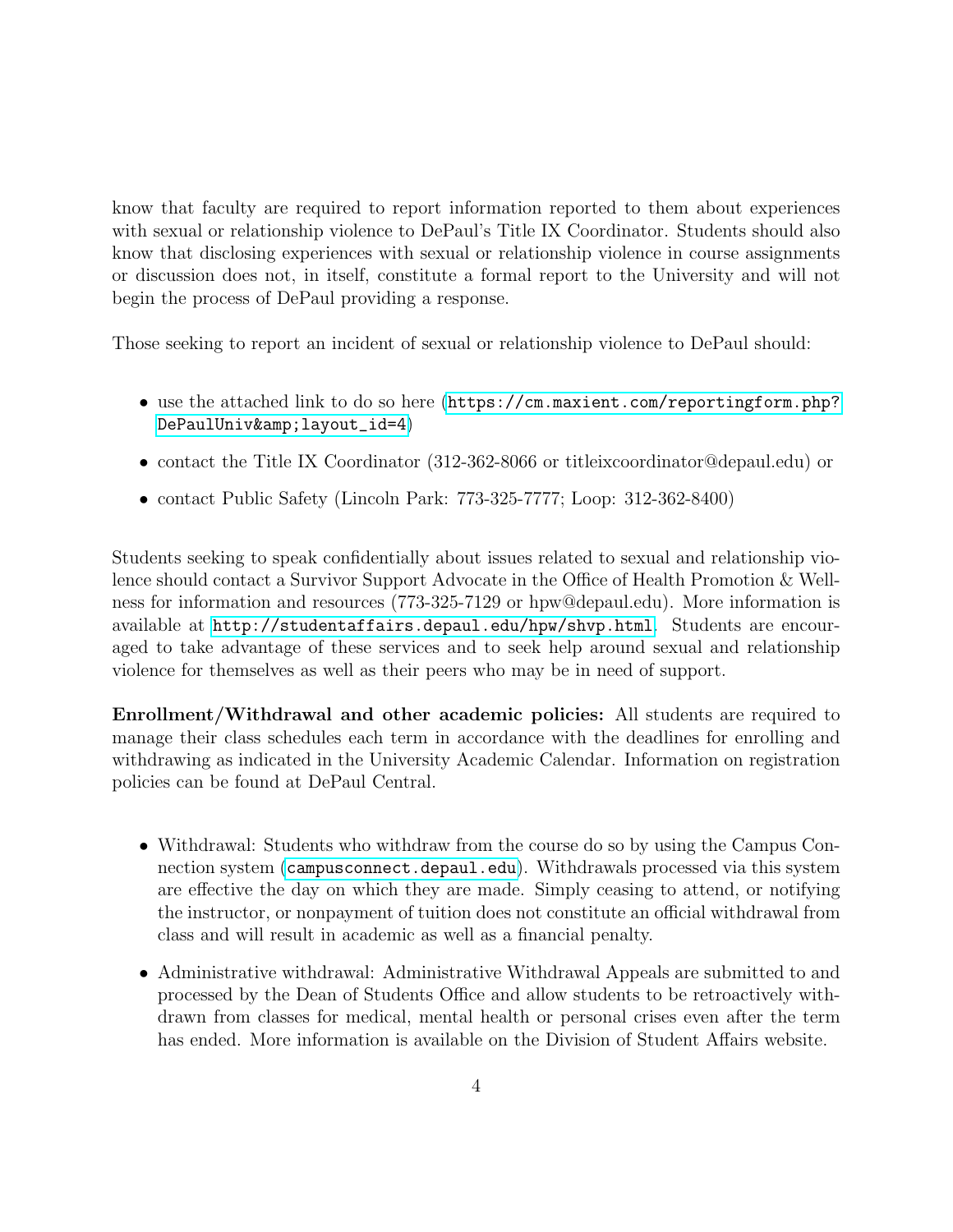Excused absence: In order to petition for an excused absence, students who miss class due to illness or significant personal circumstances should complete the Absence Notification form through the Dean of Students' office. Students must submit supporting documentation alongside the form. The professor reserves the sole right to offer an excused absence and/or academic accommodations for an excused absence.

Syllabus changes and errors: The instructor may make changes and updates to the course syllabus and schedule as needed. Students will be notified of any changes. If you find any broken links, outdated information, or other content that just seems ?off? somehow, please let me know so I can fix it. I really do appreciate students helping me find and fix mistakes or confusing wording in my materials.